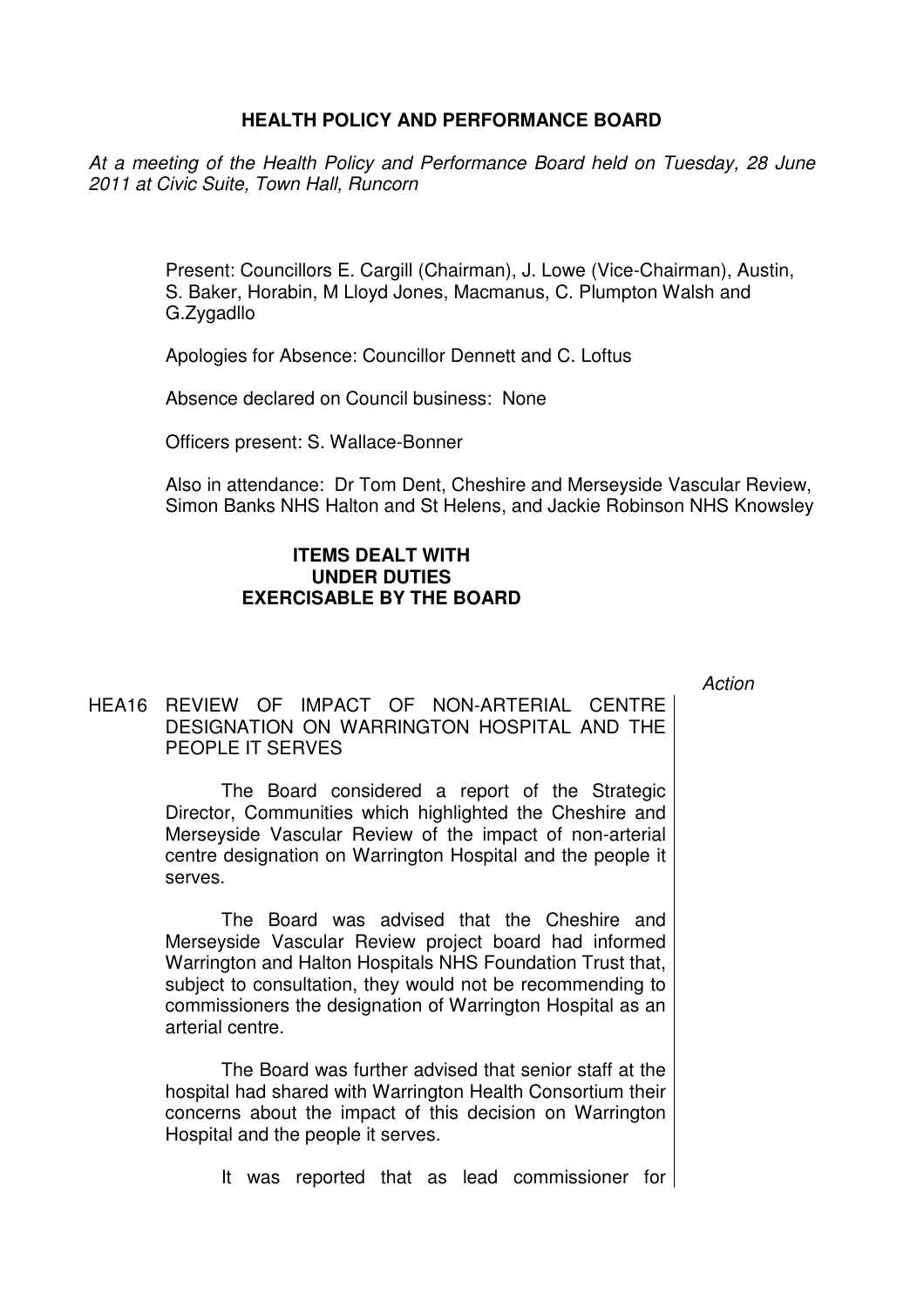Warrington and Halton Trust, Warrington Health Consortium had concluded that these issues would require thorough assessment before a final decision was made about the designation of arterial centres. It was convening a team to assess the impact of the proposed changes, and would not make a decision until that assessment was complete.

Furthermore, the assessment would involve the risk to local services that non-designation might pose. This would include consideration of the impact on interventional radiology, trauma, stroke and other services for the people of Warrington and Halton, St Helens and Knowsley. In addition, it was reported that the assessment would not be complete before 30<sup>th</sup> September 2011.

 Dr. Tom Dent, Project Director, Cheshire and Merseyside Vascular Review, a representative of the Cheshire and Merseyside Vascular Review, Board, Mr Simon Banks, Operational Director, NHS Halton and St Helens and Jackie Robinson, NHS Knowsley were present at the meeting to outline the proposals.

Arising from the discussion the following points were noted:

- 2000 responses from the consultation had been received from staff and public;
- The bid from Warrington Hosipital did not meet the standards specified in 3 areas as follows:
	- o such as not having 6 vascular surgeons and 6 interventional radiologists;
	- o that the Carotid Endarterectomy procedure is carried out 100 times per year and Warrington was substantially short of this; and
	- $\circ$  a wider geographical population was assumed for the application than Warrington currently met. In order to reach the required figure, catchment population would need to be sought from Knowsley, Crewe, Leigh and Irlam, and it was felt that people from these areas already attended other hospitals;
- When the results of the review panel revealed that it could not recommend that Warrington could become an arterial centre a team was set up to carry out a risk assessment of the impacts that the proposed changes would have on Halton and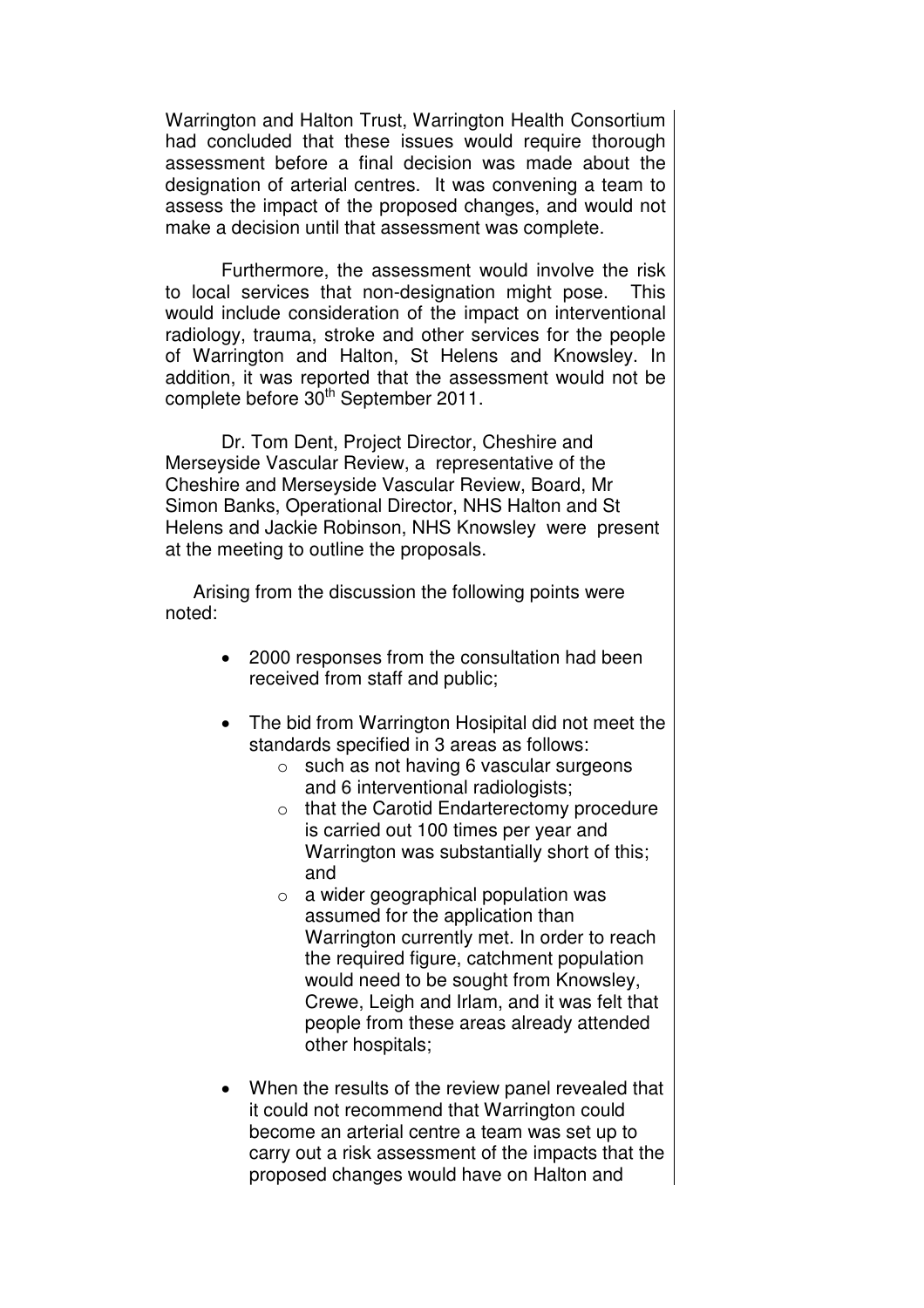Warrington. This would be completed in the autumn;

- Members asked why it was proposed that there be two arterial centres rather than three. In response it was noted that if there were too many hospitals performing the procedure it would not be as effective as carrying it out in a more focussed centre where the expertise would be higher as it would be carried out more frequently;
- The proposal did not mean the end of vascular care at Warrington;
- The highest respondents from the consultation were people from Halton and Warrington;
- Concerns were raised in relation to transport and Halton residents having difficulties in accessing either the Countess of Chester or The Royal in Liverpool;
- Warrington had applied to be a Trauma unit which was a separate issue from an arterial centre;
- Concerns were raised as Members felt that the majority of residents from Halton and Warrington would attend The Royal Liverpool hospital which could result in that being overloaded and the Countess of Chester may not carry out enough procedures; and
- Members suggested consultants operate on a rota basis, where they could attend Warrington, Chester and Liverpool hospitals, preventing the need to close the facility at Warrington.

Arising from the discussion Members requested that once the risk assessments of the impact had been completed a report be brought back to the Board in November.

The Board also noted that Warrington was in the process of recruiting two more vascular surgeon's and queried whether they could re-submit an application to the Vascular Review Board. In response it was noted that Warrington could re-submit an application to be an arterial centre, however they would have to prove that they met the criteria as effectively as Chester and Liverpool.